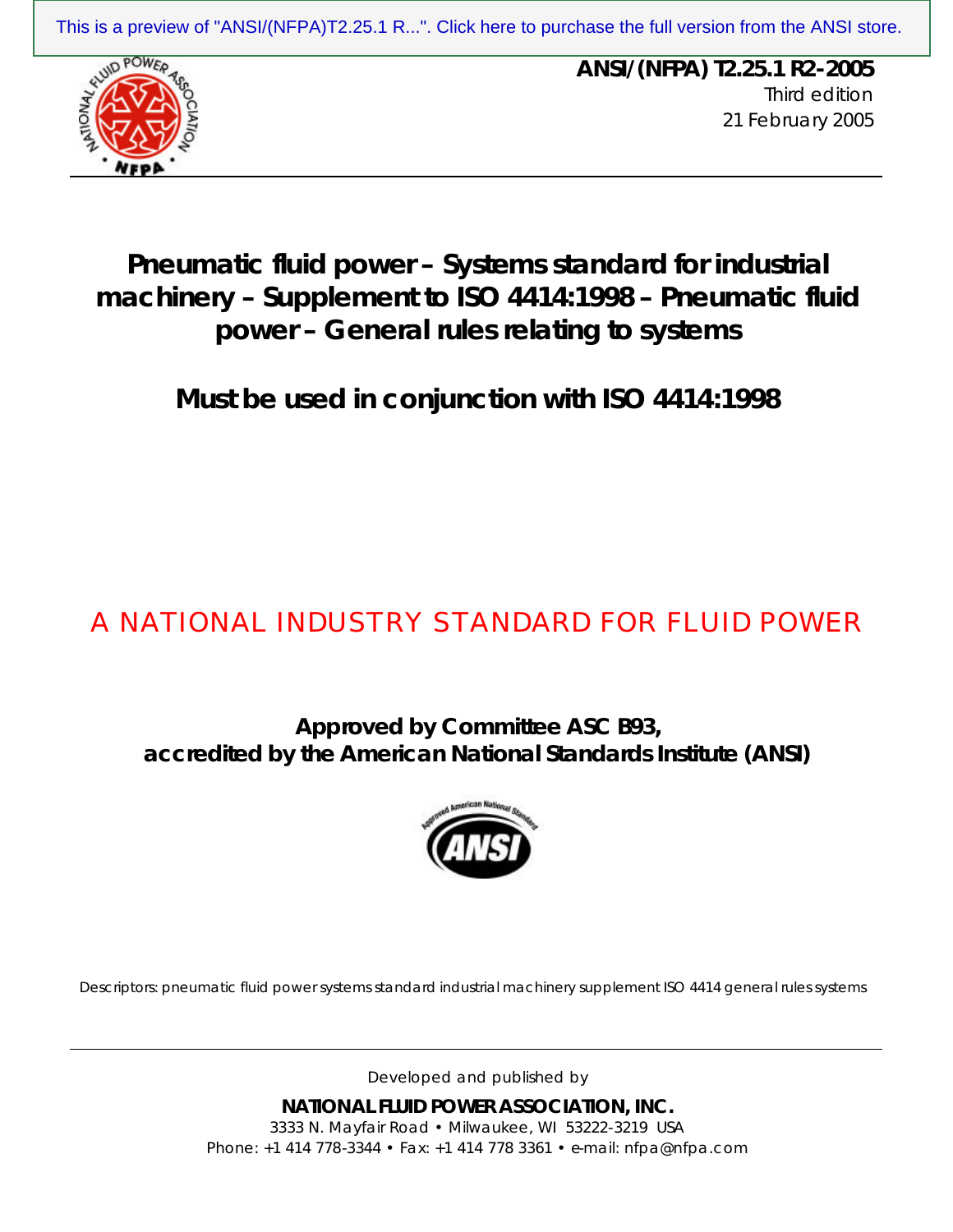#### **AMERICAN NATIONAL STANDARD**

This American National Standard is one of more than 10,000 standards approved as American National Standards by the American National Standards Institute. On 24 August 1966, the ASA was reconstituted as the USA Standard Institute; on October 1969, the USASI changed its name to the American National Standards Institute. Standards formerly designated as ASA or USASI are now designated as ANSI Standards. There is no change in their index identification or technical content.

An American National Standard implies a consensus of those substantially concerned with its scope and provisions. An American National Standard is intended as a guide to aid the manufacturer, the consumer and the general public. The existence of an American National Standard does not in any respect preclude anyone, whether they have approved the standard or not, from manufacturing, marketing, purchasing or using products, processes or procedures not conforming to the standard. An approved ANSI Standard does not constitute or indicate a warranty of any sort, express or implied, including but not limited to a warranty or representation as to quality, merchantability or fitness for a particular use or purpose. American National Standards are subject to periodic review and users are to obtain the latest editions. Producers of goods made in conformity with an American National Standard are encouraged to state on their own responsibility in advertising, promotional material or on tags or labels that the goods are produced in conformity with particular American National Standards.

**NOTICE:** An approved ANSI standard does not express or imply any judgment, certification or endorsement of or with respect to, the safety, design or performance of any product, component, or its use.

NFPA does not examine, investigate, test, recommend, or certify the design, use or safety of any product or component, even those which may incorporate one or more ANSI standards. Approved ANSI standards therefore have no application to and do not express or imply any recommendation, representation or warranty, with respect to the safety, design, use, performance, or functional interchangeability of components or products which incorporate ANSI standards.

**CAUTION NOTICE:** This American National Standard may be revised or withdrawn at any time. The procedures of the American National Standards Institute require that action be taken to reaffirm, revise, or withdraw this standard no later than five (5) years from the date of publication. Information on this and other FLUID POWER standards may be obtained by calling or writing the National Fluid Power Association, 3333 North Mayfair Road, Milwaukee, WI 53222-3219, (414) 778-3344.

Suggestions for improvement gained in the use of this standard will be welcome. They should be sent to the National Fluid Power Association, 3333 North Mayfair Road, Milwaukee, WI 53222-3219.

Any part of this standard may be quoted. Credit lines should read: Extracted from the national industry standard *Pneumatic fluid power – Systems standard for industrial machinery – Supplement to ISO 4414:1998 – Pneumatic fluid power – General rules relating to systems***, ANSI/(NFPA)T2.25.1 R2-2005.**

> Published by NATIONAL FLUID POWER ASSOCIATION, INC. Copyright 2005 by the National Fluid Power Association, Inc. Printed in USA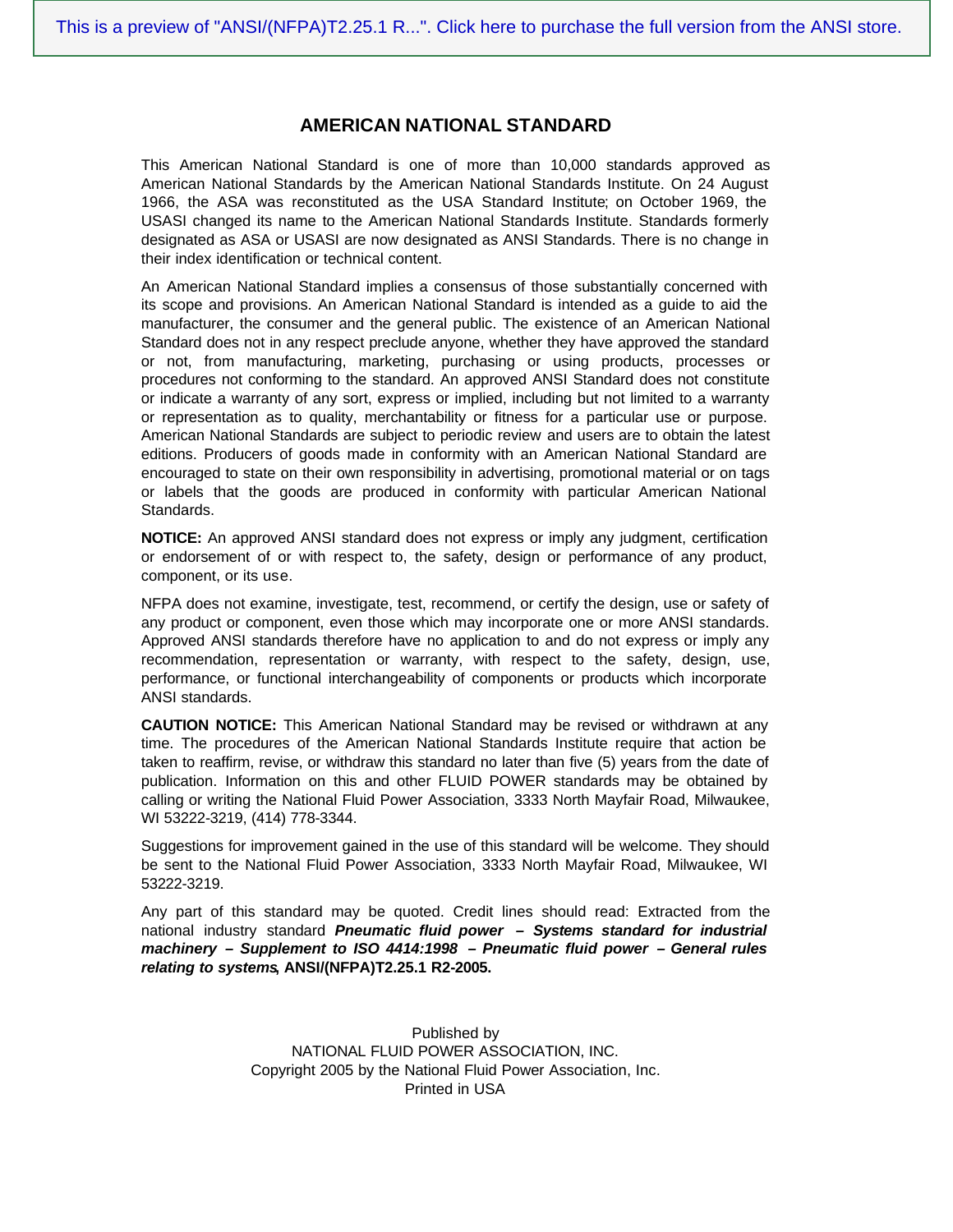## **Foreword**

This forward is not part of the National Fluid Power Association (NFPA) Recommended Standard *Pneumatic fluid power — Systems standard for industrial machinery — Supplement to ISO 4414:1998 — Pneumatic fluid power — General rules relating to systems*, ANSI/(NFPA)T2.25.1 R2-2005.

In 1975, the Joint Industrial Conference developed JIC Pneumatic Standard P-1-1975. When the Joint Industrial Conference became inactive, the Board of Directors of both the JIC and the NFPA reached an agreement in 1981 that the JIC document would be updated and issued as an NFPA standard (NFPA/T2.25.1). This was accomplished in 1986, and the standard was advanced to ANSI status (ANSI/B93.114M) in 1987.

In the meantime, ISO 4414 had been issued in 1982, with much of the content similar to the original JIC standard. In 1992, an effort was begun to update ISO 4414 and to coordinate its content organization with that of the hydraulic system standard, ISO 4413. This was concluded in 1998 when the second edition of ISO 4414 was issued.

The recent policy of NFPA is to give priority to ISO standards development, and to develop NFPA/ANSI standards only where a national requirement is not satisfied by an ISO standard. In the case of pneumatic systems, the second edition of ISO 4414 includes many of the USA national requirements. However, some of the units of measure are different than those in the USA, and a few provisions common to the USA are not included in the ISO standard. Therefore, NFPA/T2.25.1 R2 was created as an extension of the ISO 4414 standard to cover common USA practices.

The NFPA Technical Board approved the TSP at its 18 November 1999 meeting.

Draft no. 1 was circulated on 10 May 2000 and was discussed at an NFPA/T2.25.1 R1 project group meeting held on 17 May 2000. Draft no. 2 was circulated on 25 August 2000; comments received from the review were discussed at NFPA/T2.25.1 R2 project group meetings on 20 September 2000 and 7 February 2001. Draft no. 3B was also discussed at the 7 February 2001 NFPA/T2.25.1 R2 project group meeting. Draft no. 5 was circulated on 1 February 2001 and was discussed at NFPA/T2.25.1 R2 project group meetings on 17 May 2001 and 19 September 2001. Draft no. 6 was circulated on 21 June 2001 and discussed during an NFPA/T2.25.1 R2 project group teleconference meeting on 28 June 2001. The NFPA/T2.25.1 R2 project group approved a motion that an updated draft be circulated for general review.

On 8 January 2002, Mr. Allen withdrew as Project Chair, and Mr. Berninger accepted this new position. On 16 January 2002, the general review draft was circulated.

On 6 February 2002, the project group reviewed the comments received from the general review ballot and made changes to the document. The group agreed to review draft no. 7 at the next project group meeting, which was scheduled for 15 May 2002.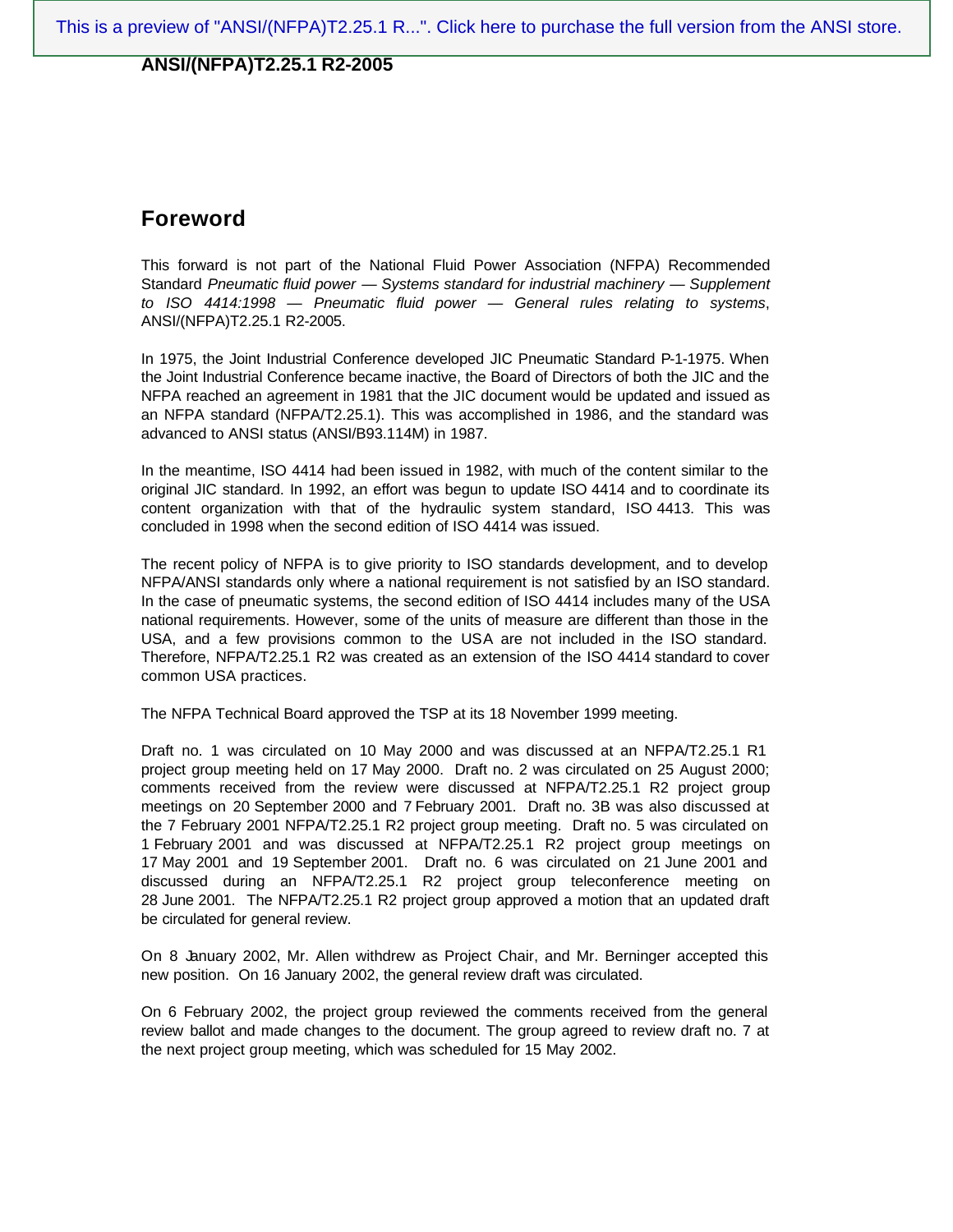The 15 May 2002 project group meeting was cancelled due to meeting time constraints. At its 18 September 2002 meeting, the NFPA/T2.25.1 R2 project group agreed to the circulation of the second general review ballot.

The second general review ballot was circulated on 5 November 2002 and closed on 5 December 2002. On 12 December 2002, the NFPA/T2.25.1 R2 project group met via teleconference, discussed the comments received and made changes to the document. The group agreed to recommend the circulation of a final ballot, pending approval of the NFPA Technical Board.

At its 7 January 2003 meeting, the NFPA Technical Board agreed to approve the recommendation for final ballot. The final ballot was circulated on 27 January 2003 and closed on 27 February 2003. The comments from the final ballot were resolved via correspondence and at the 14 May 2003 joint meeting of NFPA/3.21 and U.S. TAG SC 5/Pneumatic. At that meeting, NFPA/T3.21 approved a motion to recommend to the NFPA Technical Board that NFPA/T2.25.1 R2-200x, updated in accordance with the disposition of comments on the final ballot draft, be published, pending the final report from NFPA headquarters and the technical auditor's approval. The technical auditor, Mr. Wanke, gave his approval on 25 June 2003, and the NFPA Technical Board approved the document publication at its 26 June 2003 meeting.

Project group members who developed this standard:

**John Berninger** Project Chair Parker Hannifin Corp.

**Cliff W. Allen** Past Project Chair Lexair, Inc.

**Thomas Wanke** Technical Auditor Milwaukee School of Engineering

**June VanPinsker\*** Technical Coordinator National Fluid Power Association

**Dale Bauer** Bosch Rexroth Corp. **Gary Baumgardner** Parker Hannifin Corp.

**Chris Chilson** PolyMod® Technologies. Inc.

**Paul Mundie** SMC Corporation of America

**David Phillips** SMC Corporation of America

**Jim Rosenbury** Nass Controls LLP

**Jon Teagan** Ford Motor Company

\* Company affiliation has changed.

jmv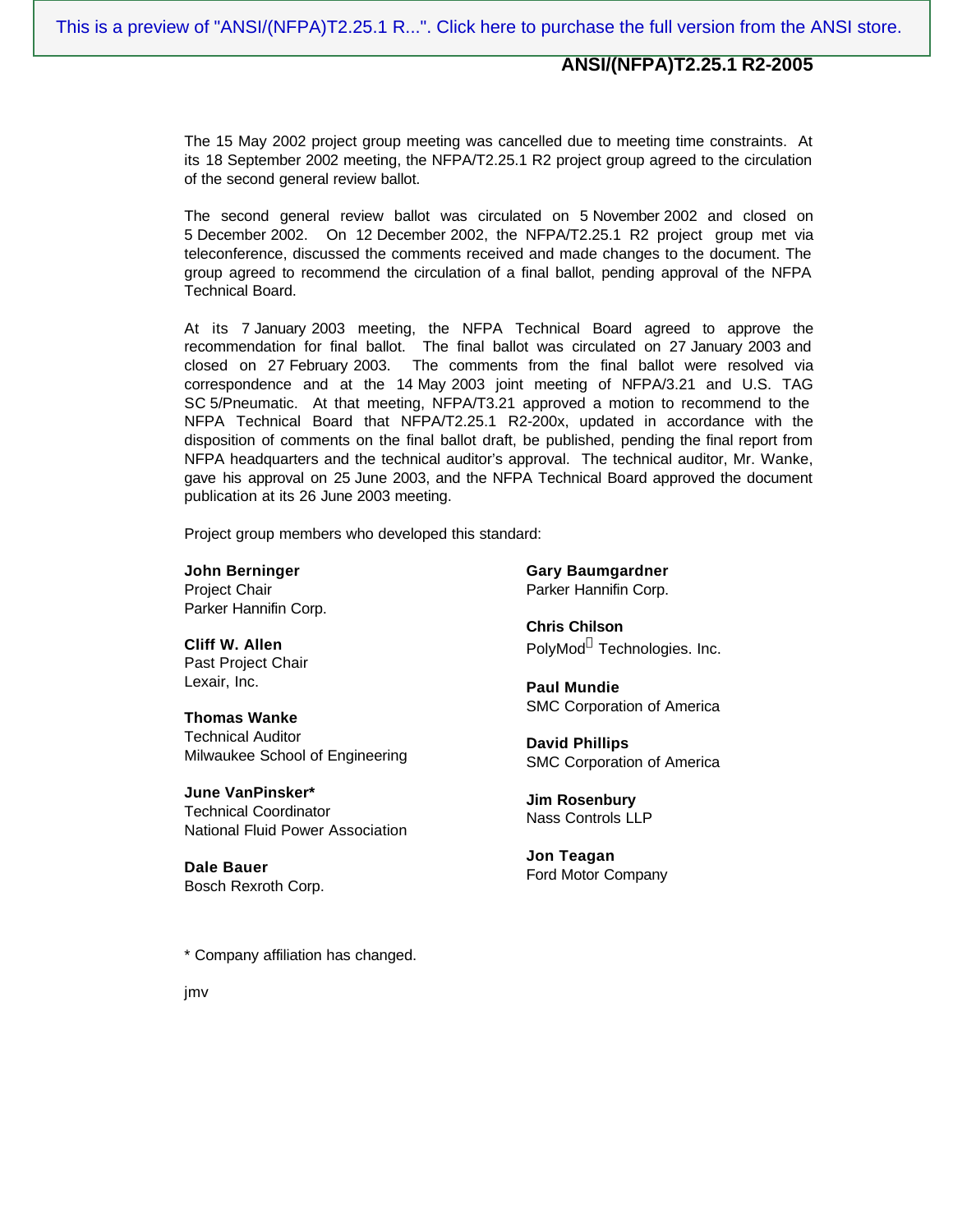On 22 March 2004, NFPA/T2.25.1 R2-2003 was submitted to Accredited Standards Committee B93 for publication ballot, for adoption as an American National Standard. Balloting closed on 3 May 2004, but the document did not receive a sufficient number of ballots.

On 3 August 2004, a follow-up ballot on the document was submitted to ASC B93 committee members who had not responded to the original ballot and closed as soon as the two needed votes were received (by 10 August 2004).

ANSI's Board of Standards Review approved ANSI/(NFPA)T2.25.1 R2-2005 for publication on 18 February 2005. Users of this standard should note that Annex E of this document has been altered from NFPA/T2.25.1 R2-2003, to update document source contact information.

The membership roster of Accredited Standards Committee B93 at the time of ballot:

**Jack C. McPherson** Chairman

**Jenna Wetzel** Secretary and Staff Liaison

**American Society of Agricultural Engineers** Scott Cedarquist

**Compressed Air & Gas Institute** John Addington

**Eaton Corporation** Jerry Carlin

**Fluid Power Society** Clayton W. Fryer

**Fluid Sealing Association** Robert Ecker

**General Motors** R. Joe Nunley

**Material Handling Institute** Jack C. McPherson

**Milwaukee School of Engineering** Thomas S. Wanke

**Motion Industries** Larry Kuziak

**National Fluid Power Association** John F. Berninger

#### **Individual Members**

John Montague Albert Roberts Paul Schacht John F. Walrad James C. White Wayne K. Wilcox

/jw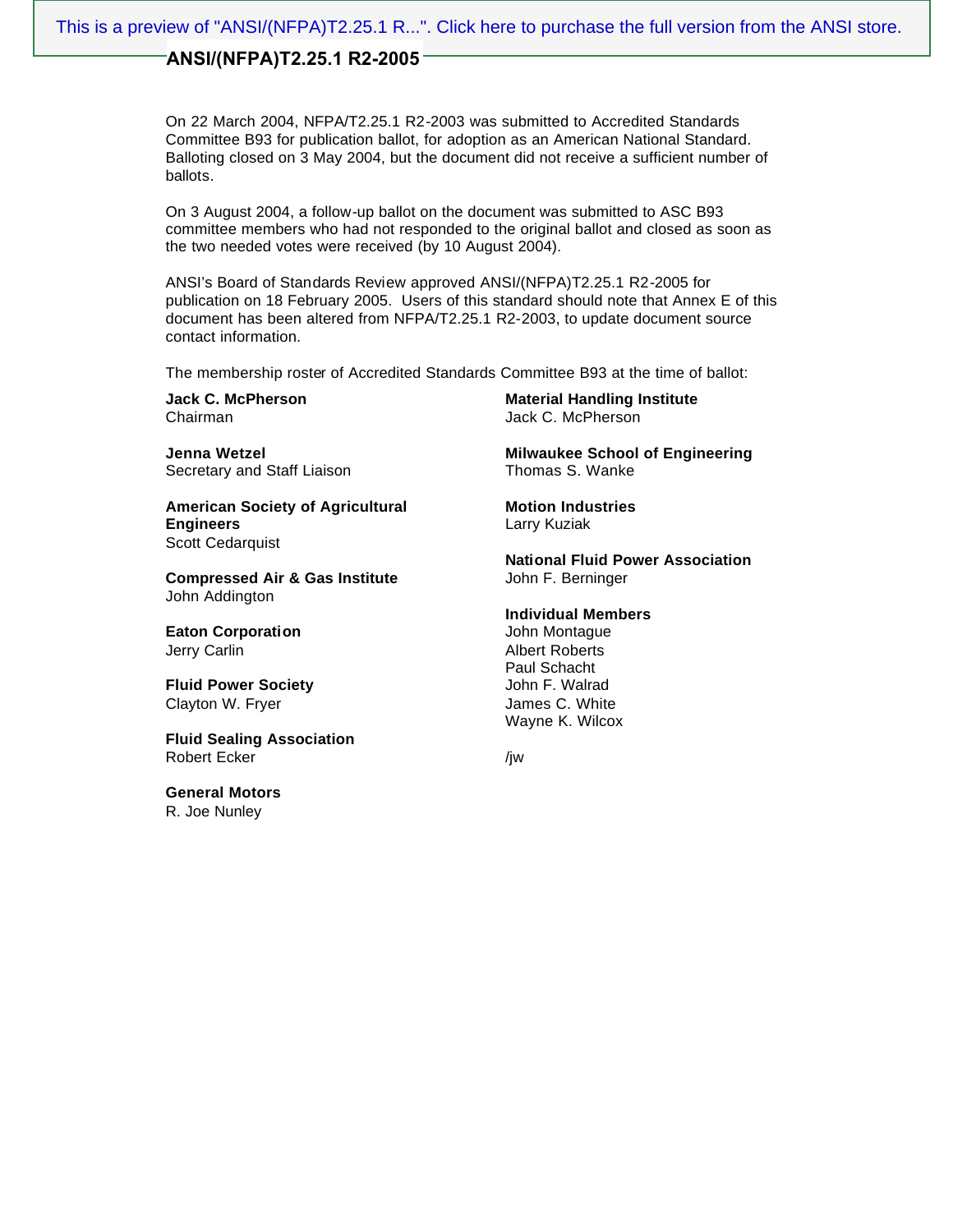## Introduction

In pneumatic fluid power systems, power is controlled through a gas under pressure within a circuit. When several pneumatic components are joined together in one system, it is imperative that they be correctly applied in order to derive the maximum benefits from an efficient pneumatic system.

Users and suppliers of industrial equipment, along with component manufacturers, have long recognized that personnel safety and uninterrupted production are essential to the economic growth of the fluid power industry. The application of pneumatics to industrial equipment resulted in the preparation of the first pneumatic system standard in the 1950s by the Joint Industrial Council (JIC).